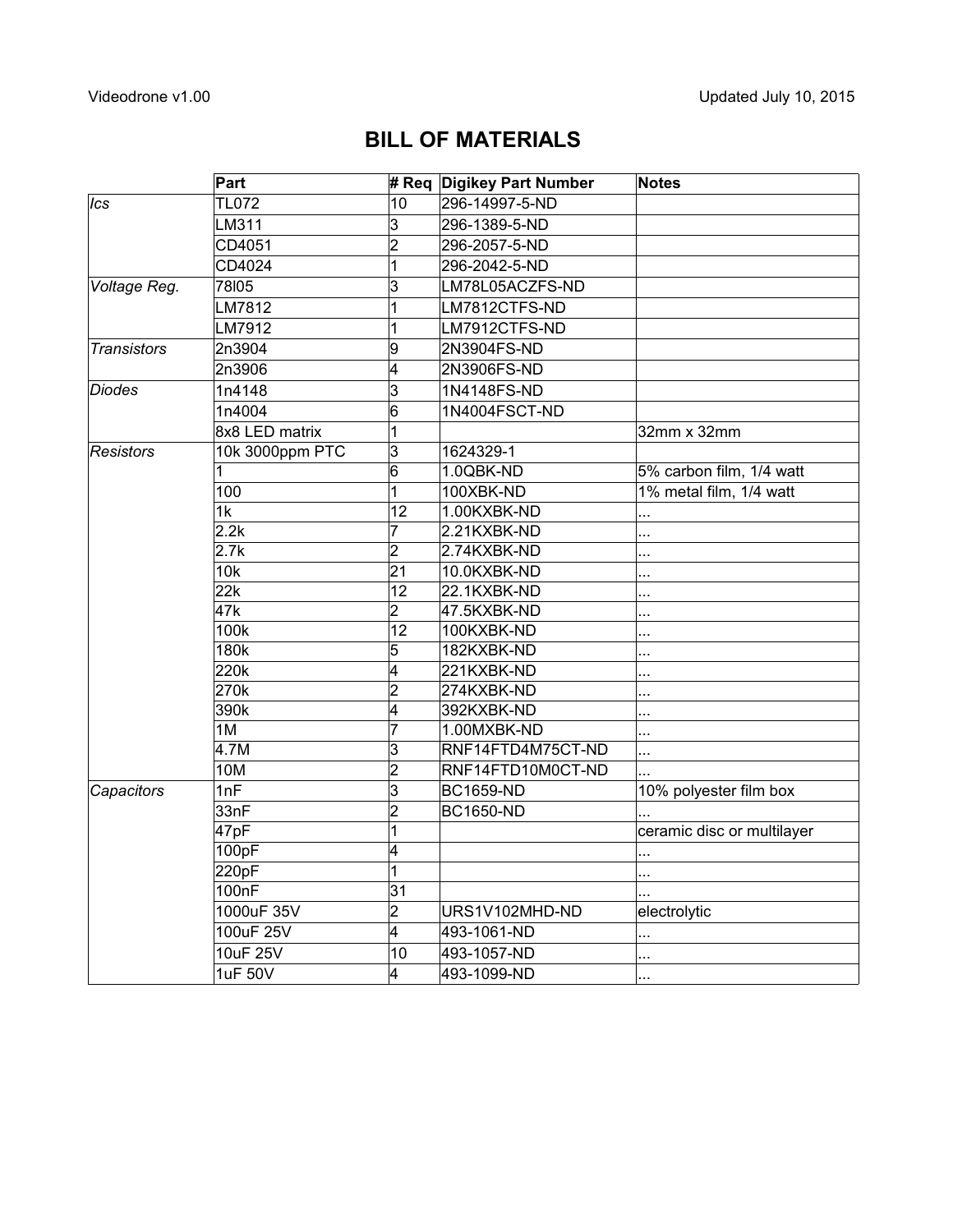| Potentiometers      | 100k                   | 12 | PTV09A-4020U-B104 |               |
|---------------------|------------------------|----|-------------------|---------------|
| <b>Trimmers</b>     | 100k                   | 3  | 3306F-104-ND      |               |
| <b>Switches</b>     | DP3T slide switch      | 8  | <b>CKN9554-ND</b> |               |
| Jacks               | 3.5mm stereo jack      | 2  | SJ1-3523N         |               |
|                     | 2.1mm barrel jack      |    | EJ508A-ND         |               |
| Sockets             | 8 pin DIP              | 13 | AE9986-ND         |               |
|                     | 14 pin DIP             |    | AE9989-ND         |               |
|                     | 16 pin DIP             |    | AE9992-ND         |               |
|                     | 8 pin SIP              |    | A774AR-ND         |               |
| Hardware            | heatsink               | 2  | 507302B00000G     |               |
|                     | 1 1/4 in 6-32 standoff | 6  | 1853K-ND          |               |
|                     | 1/8 in #6 standoff     | 4  | 492-1102-ND       |               |
|                     | rubber feet            | 4  | SJ5303-7-ND       |               |
|                     | 1/4 x 6-32 screw       | 14 | <b>H354-ND</b>    |               |
|                     | 3/8 x 6-32 screw       | 4  | <b>H356-ND</b>    |               |
|                     | 6-32 nut               | 6  | KEY1033-ND        |               |
|                     | 5x2 pin header         | 4  | 609-3243-ND       |               |
|                     | ribbon cable 5 ft      |    | AE10G-5-ND        |               |
|                     | <b>IDC</b> connector   | 3  | 3030-10-0101-00   |               |
|                     | acrylic backplate      |    |                   |               |
| PCB                 | main                   |    |                   |               |
|                     | power supply           |    |                   |               |
| <b>Wall Adapter</b> | 12VAC                  |    | T1127-P5-ND       | 500 to 1000mA |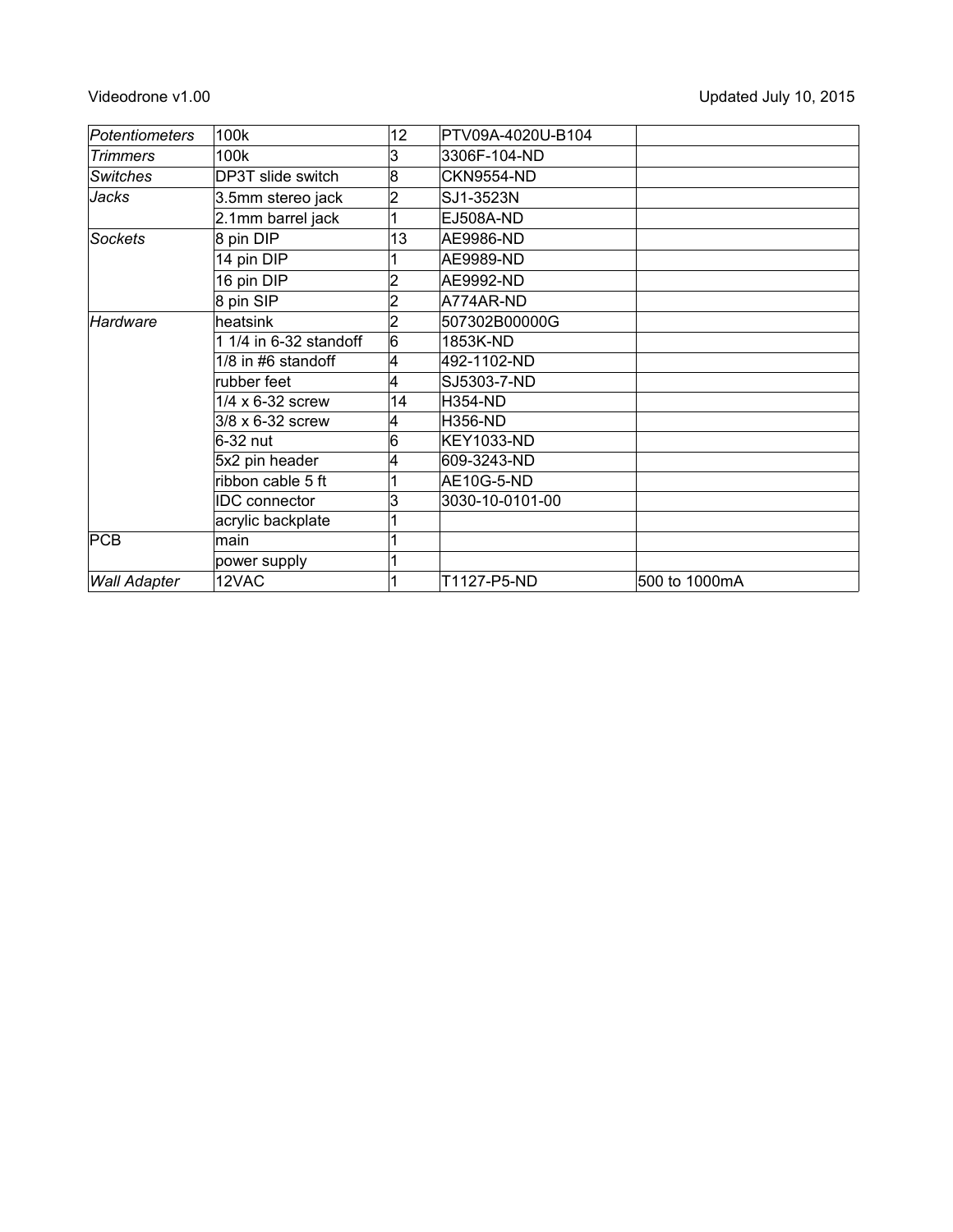### **REFERENCE LISTED BY PART VALUE**

|                    | Part                  | <b>Reference</b>                                               |  |  |
|--------------------|-----------------------|----------------------------------------------------------------|--|--|
| Ics                | <b>TL072</b>          | U1 U3 U5 U7 U9 U11 U13 U14 U15 U16                             |  |  |
|                    | LM311                 | U4 U8 U12                                                      |  |  |
|                    | CD4051                | U17 U18                                                        |  |  |
|                    | CD4024                | U19                                                            |  |  |
| Voltage Reg.       | 78105                 | U2 U6 U10                                                      |  |  |
|                    | LM7812                | U20                                                            |  |  |
|                    | LM7912                | U21                                                            |  |  |
| <b>Transistors</b> | 2n3904                | Q1 Q2 Q4 Q5 Q7 Q8 Q10 Q11 Q13                                  |  |  |
|                    | 2n3906                | Q3 Q6 Q9 Q12                                                   |  |  |
| Diodes             | 1n4148                | D1 D2 D3                                                       |  |  |
|                    | 1n4004                | D4 D5 D6 D7 D8 D9                                              |  |  |
|                    | 8x8 LED matrix        | M <sub>1</sub>                                                 |  |  |
| Resistors          | 10k 3000ppm PTC       | R4 R23 R43                                                     |  |  |
|                    |                       | R100 R101 R102 R103 R104 R105                                  |  |  |
|                    | 100                   | R80                                                            |  |  |
|                    | 1k                    | R10 R30 R49 R60 R67 R74 R75 R91 R96 R97 R98 R99                |  |  |
|                    | 2.2k                  | R6 R18 R25 R38 R45 R94 R95                                     |  |  |
|                    | 2.7k                  | R <sub>17</sub> R <sub>37</sub>                                |  |  |
|                    | 10k                   | R5 R9 R12 R14 R16 R19 R24 R29 R32 R34 R36 R39 R44              |  |  |
|                    |                       | R48 R52 R53 R56 R58 R87 R88 R90                                |  |  |
|                    | 22k                   | R13 R33 R51 R55 R57 R59 R61 R68 R79 R83 R92 R93                |  |  |
|                    | 47k                   | R62 R69                                                        |  |  |
|                    | 100k                  | R11 R31 R50 R65 R72 R77 R78 R81 R82 R84 R86 R89                |  |  |
|                    | 180k                  | R3 R22 R42 R63 R70                                             |  |  |
|                    | 220k                  | R7 R26 R27 R46                                                 |  |  |
|                    | 270k                  | R41 R76                                                        |  |  |
|                    | 390k                  | R <sub>2</sub> R <sub>21</sub> R <sub>66</sub> R <sub>73</sub> |  |  |
|                    | 1M                    | R8 R15 R28 R35 R47 R54 R85                                     |  |  |
|                    | 4.7M                  | R1 R20 R40                                                     |  |  |
|                    | 10M                   | R64 R71                                                        |  |  |
| Capacitors         | 1 <sub>nF</sub>       | C10 C22 C34                                                    |  |  |
|                    | 33nF                  | C36 C40                                                        |  |  |
|                    | 47pF                  | C49                                                            |  |  |
|                    | 100pF                 | C9 C21 C33 C57                                                 |  |  |
|                    | 220pF                 | C45                                                            |  |  |
|                    | 100nF                 | C3 C4 C5 C6 C7 C8 C15 C16 C17 C18 C19 C20 C27 C28              |  |  |
|                    |                       | C29 C30 C31 C32 C38 C39 C42 C43 C46 C47 C52 C53 C54            |  |  |
|                    |                       | C55 C56 C60 C61                                                |  |  |
|                    | 1000uF 35V            | C58 C59                                                        |  |  |
|                    | 100uF 25V             | C50 C51 C62 C63                                                |  |  |
|                    | 10uF 25V              | C1 C2 C13 C14 C25 C26 C44 C48 C64 C65                          |  |  |
|                    | $\overline{1}$ uF 50V | C11 C23 C37 C41                                                |  |  |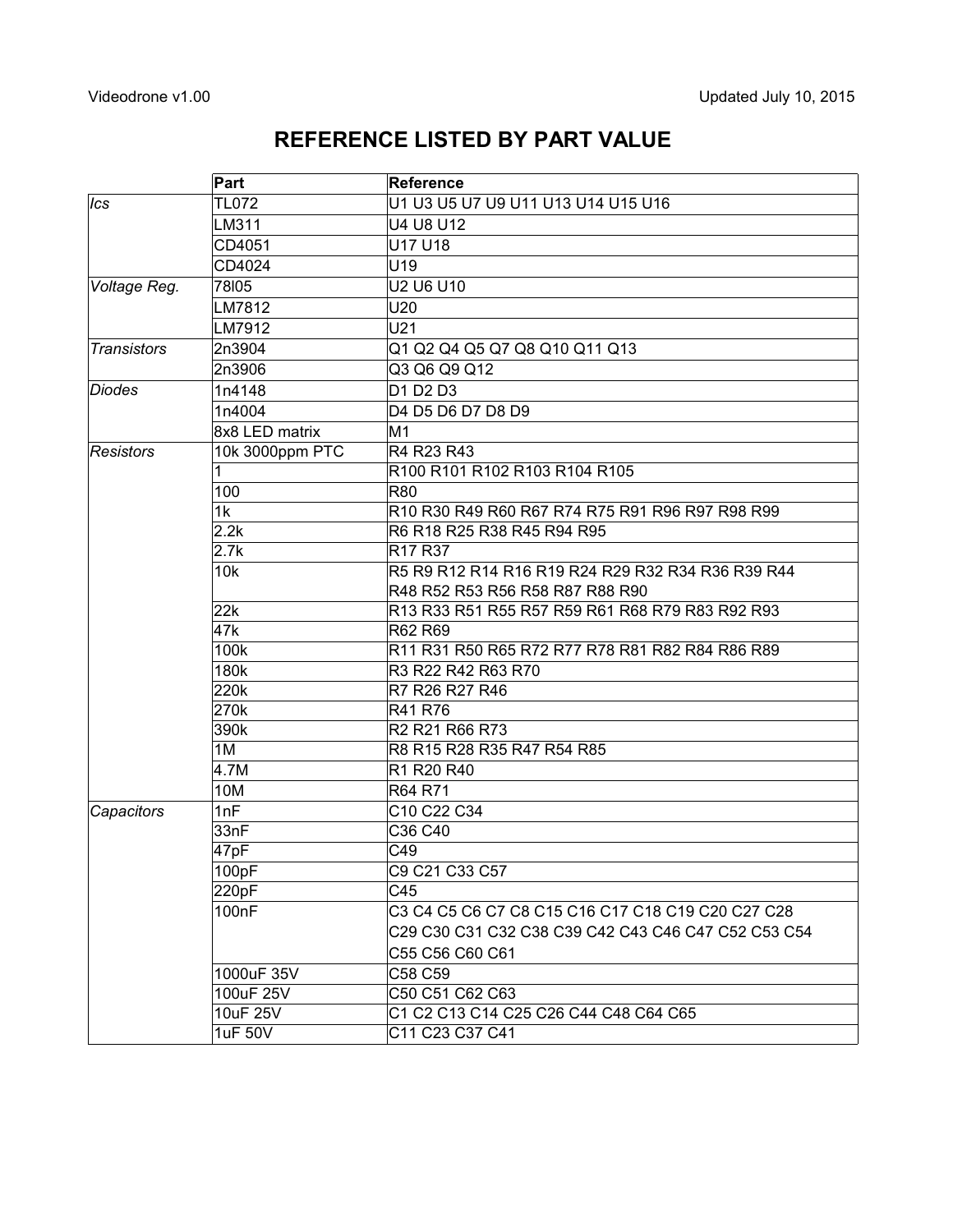| Potentiometers      | 100k                   | VR1 to VR12 |
|---------------------|------------------------|-------------|
| <b>Trimmers</b>     | 100k                   | TR1 to TR3  |
| <b>Switches</b>     | DP3T slide switch      | S1 to S8    |
| Jacks               | 3.5mm stereo jack      | J1 J2       |
|                     | 2.1mm barrel jack      | J3          |
| <b>Sockets</b>      | 8 pin DIP              |             |
|                     | 14 pin DIP             |             |
|                     | 16 pin DIP             |             |
|                     | 8 pin SIP              |             |
| Hardware            | heatsink               |             |
|                     | 1 1/4 in 6-32 standoff |             |
|                     | 1/8 in #6 standoff     |             |
|                     | rubber feet            |             |
|                     | 1/4 x 6-32 screw       |             |
|                     | 3/8 x 6-32 screw       |             |
|                     | 6-32 nut               |             |
|                     | 5x2 pin header         | P1 to P4    |
|                     | ribbon cable 5 ft      |             |
|                     | <b>IDC</b> connector   |             |
|                     | acrylic backplate      |             |
| PCB                 | main                   |             |
|                     | power supply           |             |
| <b>Wall Adapter</b> | 12VAC                  |             |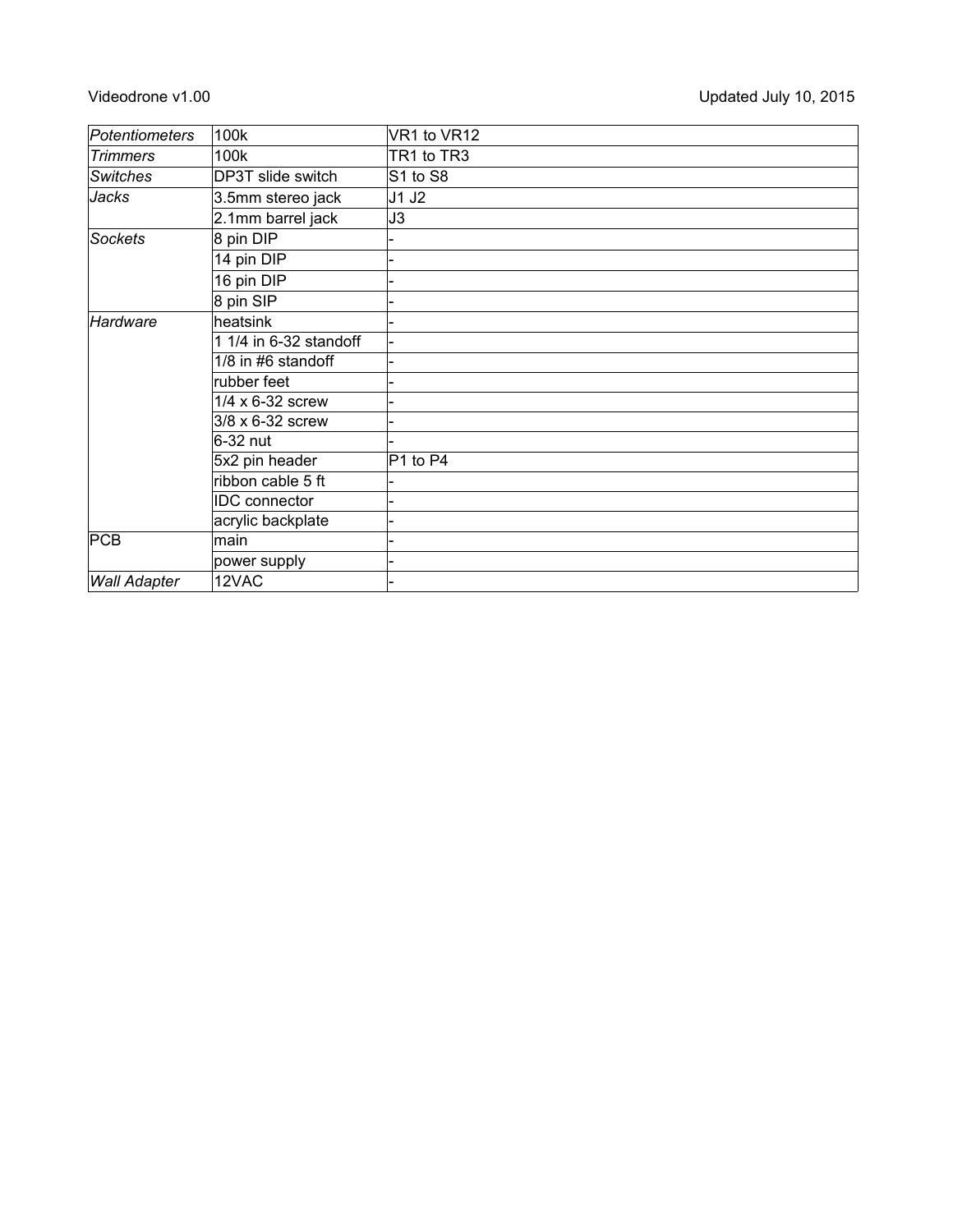# **PART VALUE LISTED BY REFERENCE**

### CAPACITORS C39

|                  |                    | ◡┬◡                     | <b>UU</b> III |                         |                |
|------------------|--------------------|-------------------------|---------------|-------------------------|----------------|
| C <sub>1</sub>   | 10uF               | C <sub>41</sub>         | 1uF           | Q1                      | 2N3904         |
| C <sub>2</sub>   | 10uF               | C42                     | 100nF         | Q2                      | 2N3904         |
| C <sub>3</sub>   | 100nF              | C43                     | 100nF         | Q3                      | 2N3906         |
| C <sub>4</sub>   | 100nF              | C44                     | 10uF          | Q4                      | 2N3904         |
| C <sub>5</sub>   | 100nF              | C45                     | 220pF         | Q5                      | 2N3904         |
| C <sub>6</sub>   | 100nF              | C46                     | 100nF         | Q6                      | 2N3906         |
| C7               | 100 <sub>n</sub> F | C47                     | 100nF         | Q7                      | 2N3904         |
| $\overline{C8}$  | 100nF              | $\overline{C48}$        | 10uF          | $\overline{Q8}$         | 2N3904         |
| C <sub>9</sub>   | 100pF              | C49                     | 47pF          | Q9                      | 2N3906         |
| C10              | 1nF                | C50                     | 100uF         | Q10                     | 2N3904         |
| C <sub>11</sub>  | 1uF                | C <sub>51</sub>         | 100uF         | Q11                     | 2N3904         |
| $\overline{C12}$ | 3pF                | $\overline{C52}$        | 100nF         | Q12                     | 2N3906         |
| $\overline{C13}$ | 10uF               | $\overline{C53}$        | 100nF         | $\overline{Q13}$        | 2N3904         |
| C <sub>14</sub>  | 10uF               | C <sub>54</sub>         | 100nF         |                         |                |
| $\overline{C15}$ | 100nF              | $\overline{C55}$        | 100nF         | $\overline{\text{ICS}}$ |                |
| C16              | 100nF              | C56                     | 100nF         |                         |                |
| $\overline{C17}$ | 100 <sub>nF</sub>  | $\overline{\text{C57}}$ | 100pF         | $\overline{U}$ 1        | <b>TL072</b>   |
| C18              | 100nF              | C58                     | 1000uF        | U <sub>2</sub>          | <b>LM78L05</b> |
| $\overline{C19}$ | 100nF              | $\overline{C59}$        | 1000uF        | $\overline{U3}$         | <b>TL072</b>   |
| C <sub>20</sub>  | 100nF              | $\overline{C60}$        | 100nF         | $\overline{\bigcup}$    | LM311          |
| $\overline{C21}$ | 100pF              | $\overline{\text{C61}}$ | 100nF         | $\overline{U5}$         | <b>TL072</b>   |
| $\overline{C22}$ | 1nF                | $\overline{C62}$        | 100uF         | $\overline{U6}$         | <b>LM78L05</b> |
| C <sub>23</sub>  | 1uF                | $\overline{C63}$        | 100uF         | $\overline{U7}$         | <b>TL072</b>   |
| $\overline{C24}$ | 3pF                | $\overline{C64}$        | 10uF          | U8                      | LM311          |
| $\overline{C25}$ | 10uF               | $\overline{C65}$        | 10uF          | $\overline{U9}$         | <b>TL072</b>   |
| C <sub>26</sub>  | 10uF               |                         |               | $\overline{U10}$        | LM78L05        |
| C <sub>27</sub>  | 100nF              | <b>DIODES</b>           |               | U11                     | <b>TL072</b>   |
| $\overline{C28}$ | 100nF              |                         |               | $\overline{U12}$        | LM311          |
| C <sub>29</sub>  | 100nF              | D1                      | 1N4148        | U13                     | <b>TL072</b>   |
| C30              | 100nF              | D <sub>2</sub>          | 1N4148        | U14                     | <b>TL072</b>   |
| $\overline{C31}$ | 100nF              | D3                      | 1N4148        | $\overline{U15}$        | <b>TL072</b>   |
| C <sub>32</sub>  | 100nF              | D <sub>4</sub>          | 1N4004        | U16                     | <b>TL072</b>   |
| $\overline{C33}$ | 100pF              | $\overline{D5}$         | 1N4004        | U17                     | CD4051         |
| $\overline{C34}$ | 1nF                | D <sub>6</sub>          | 1N4004        | U18                     | CD4051         |
| C35              | 3pF                | D7                      | 1N4004        | U19                     | CD4024         |
| C36              | 33nF               | D <sub>8</sub>          | 1N4004        | U20                     | LM7812         |
| C37              | 1uF                | D <sub>9</sub>          | 1N4004        | U21                     | LM7912         |
| C38              | 100 <sub>n</sub> F |                         |               |                         |                |

| C39               | 100nF              |
|-------------------|--------------------|
| C40               | 33nF               |
| C <sub>41</sub>   | 1uF                |
| C42               | 100nF              |
| C43               | 100nF              |
| C44               | 10uF               |
| C45               | 220pF              |
| C46               | 100nF              |
| C47               | 100nF              |
| $\overline{C}$ 48 | 10uF               |
| C49               | 47pF               |
| C50               | 100uF              |
| $\overline{C51}$  | 100uF              |
| C52               | 100 <sub>n</sub> F |
| $\overline{C53}$  | 100 <sub>n</sub> F |
| $\overline{C54}$  | 100nF              |
| C55               | 100nF              |
| $\overline{C56}$  | 100 <sub>n</sub> F |
| C57               | 100pF              |
| C58               | 1000uF             |
| $\overline{C59}$  | 1000uF             |
| C60               | 100 <sub>n</sub> F |
| $\overline{C61}$  | 100nF              |
| C62               | 100uF              |
| $\overline{C63}$  | 100uF              |
| C64               | 10uF               |
| C65               | 10uF               |
| <b>IDIODES</b>    |                    |

| )1              | 1N4148 |
|-----------------|--------|
| )2              | 1N4148 |
| CC              | 1N4148 |
| $\overline{)4}$ | 1N4004 |
| )5              | 1N4004 |
| 56              | 1N4004 |
| )7              | 1N4004 |
| 58              | 1N4004 |
| 59              | 1N4004 |
|                 |        |

| 2N3904 |  |
|--------|--|
| 2N3904 |  |
| 2N3906 |  |
| 2N3904 |  |
| 2N3904 |  |
| 2N3906 |  |
| 2N3904 |  |
| 2N3904 |  |
| 2N3906 |  |
| 2N3904 |  |
| 2N3904 |  |
| 2N3906 |  |
| 2N3904 |  |
|        |  |

| U1             | <b>TL072</b> |
|----------------|--------------|
| U <sub>2</sub> | LM78L05      |
| U3             | TL072        |
| U4             | LM311        |
| U <sub>5</sub> | <b>TL072</b> |
| U6             | LM78L05      |
| U7             | <b>TL072</b> |
| U8             | LM311        |
| U9             | <b>TL072</b> |
| U10            | LM78L05      |
| U11            | <b>TL072</b> |
| U12            | LM311        |
| U13            | TL072        |
| U14            | <b>TL072</b> |
| U15            | TL072        |
| U16            | TL072        |
| U17            | CD4051       |
| U18            | CD4051       |
| U19            | CD4024       |
| U20            | LM7812       |
| U21            | LM7912       |